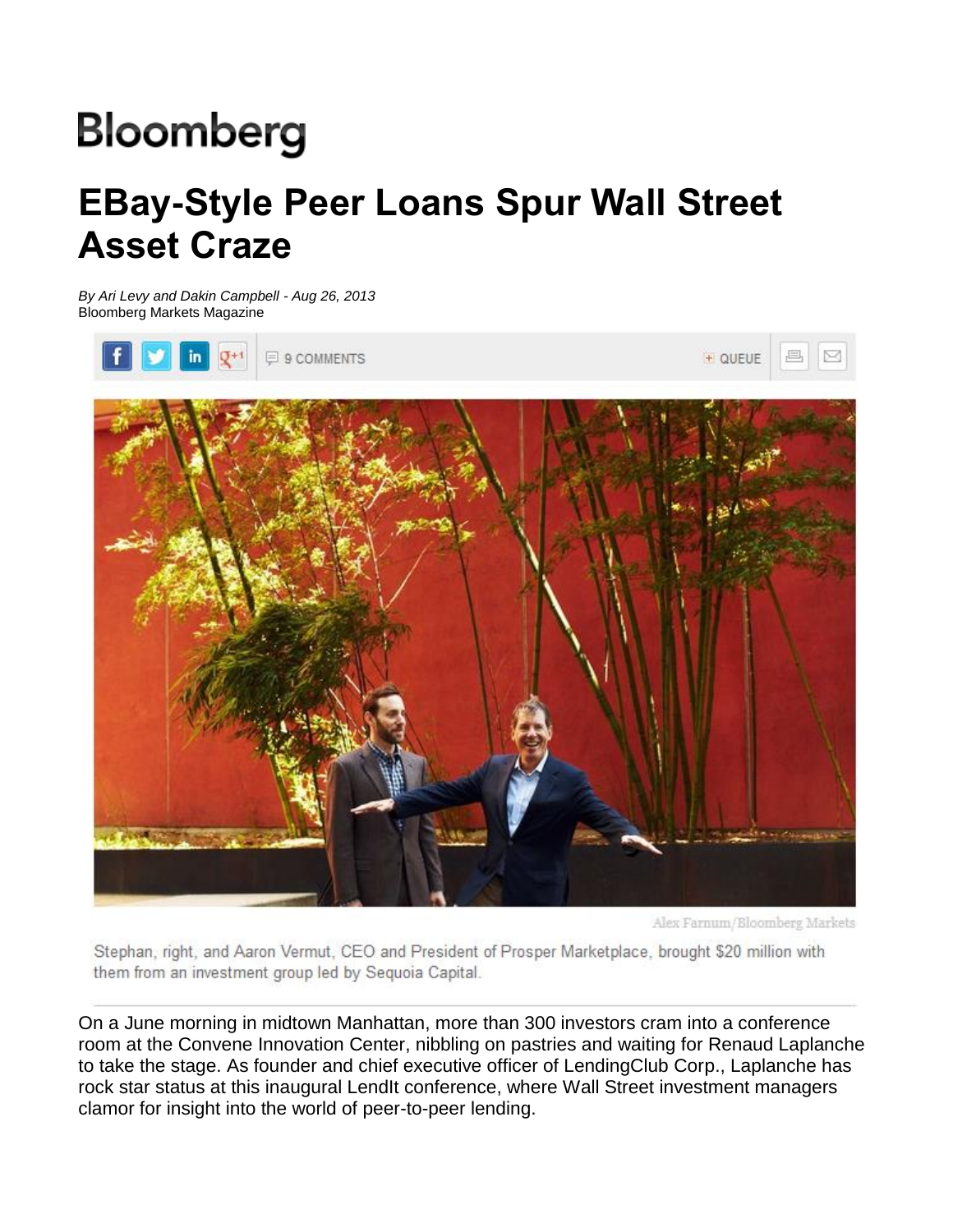

June 20 (Bloomberg) - Lending Club Founder and CEO Renaud LaPlanche discusses peer-to-peer lending with Deirdre Bolton on Bloomberg Television's "Money Moves." (Source: Bloomberg)



LendingClub CEO Renaud Laplanche expects to originate \$2 billion in peer-to-peer loans this year as big asset managers clamor to get aboard. Photographer: Alex Farnum/Bloomberg Markets



SoFi CEO Mike Cagney, who makes education loans online, says the commercial banks have lost interest in consumer loans. Photographer: Alex Farnum/Bloomberg Markets

Laplanche, 42, a French securities lawyer turned Silicon Valley entrepreneur, expects San Francisco-based LendingClub to originate \$2 billion in loans this year and double that in 2014. As he takes the stage, he's fresh off a \$125 million investment led by Google Inc., Bloomberg Markets magazine will report in its October issue.

Armed with a muscular board that includes former Morgan Stanley CEO John Mack and former U.S. Treasury Secretary Lawrence Summers, Laplanche aspires to create the go-to Internet site for borrowers in need of funds for credit card consolidation, home improvement and small-business expansion.

When Laplanche leaves the stage, he is mobbed by money managers and clients, who spend two hours grilling him about LendingClub's loan programs.

LendingClub is one of a dozen firms in the U.S., Europe and Australia whose model is to create a marketplace for loans similar to EBay Inc. (EBAY)'s market for goods and services, with ordinary people lending money to other ordinary people via an online platform.

#### **San Francisco Startups**

The other large U.S. peer-to-peer lender is Prosper Marketplace Inc., headquartered two blocks away from LendingClub in San Francisco's South of Market district.

Prosper expects to originate more than \$500 million in loans next year.

"What we've done is radically transform the way consumer lending operates," Laplanche says in his speech. He says that LendingClub keeps staffing low by using algorithms to screen prospective borrowers for risk -- rejecting 90 percent of them - - and has no physical branches like banks. "The savings can be passed on to more borrowers in terms of lower interest rates and investors in terms of attractive returns."

Prospective borrowers go to the firms' websites to sign up. If they're accepted, they pay interest rates ranging from 6.7 percent to 35 percent a year, depending on their credit history, on three- to fiveyear loans of as much as \$35,000. They pay that interest directly to a group of lender-investors, with LendingClub and Prosper acting as underwriters and taking a fee from each transaction. Lenders scan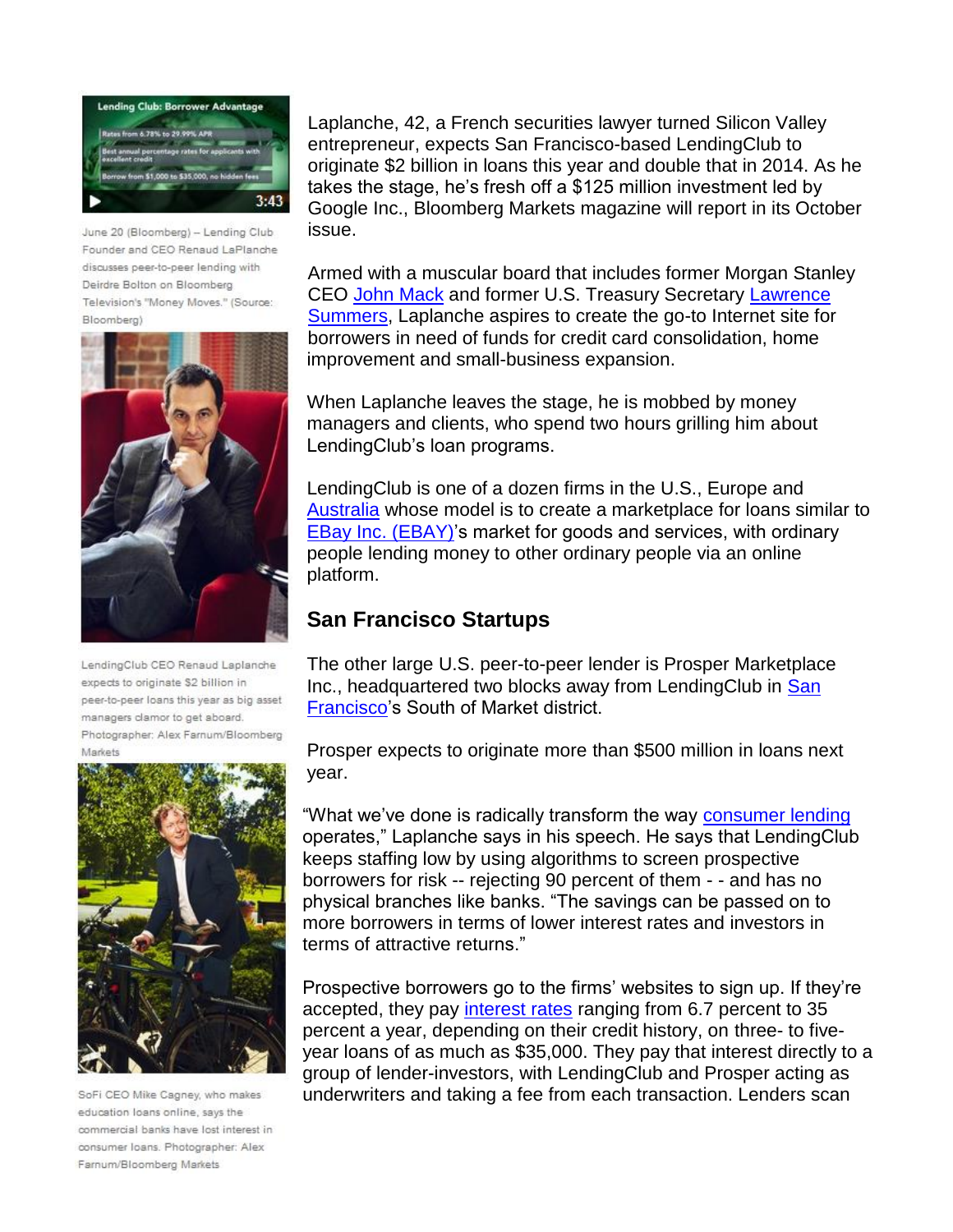

LendingClub board member John Mack has encouraged his former colleagues at Morgan Stanley to recommend LendingClub loans to their clients. Photographer: Alex Farnum/Bloomberg Markets. Warhol Image: @2013 The Andy Warhol Foundation for The Visual Arts Inc./Artists Rights Aociety (ARS ), New York; Courtesy of Ronald Feldman Fine Arts, New York





the websites, read over prospective borrowers' plans for using the money and buy pieces of individual loans.

#### **Bypassing Banks**

Masood Raja, an English professor at the University of North Texas in Denton, took out a three-year \$3,500 loan from LendingClub early this year to purchase a Vespa motor scooter on eBay. He was assigned a rate of just over 10 percent.

"I liked that I didn't have to go to a bank," says Raja, 48. "The idea that small investors would be able to invest in this loan was very enticing."

Raja says that 72 lenders put money into the loan, buying chunks of as little as \$25.

LendingClub says that from June 2007 to July 31 of this year lender-investors earned an average annualized return of 9.5 percent, compared with 0.1 to 1.5 percent in a bank savings account. Prosper's average return for the period from July 2009 to June 2013 was 9 percent.

### **Big Money**

The new debt category's high returns have brought Wall Street money managers running, along with pension funds, sovereign wealth funds and family offices desperate for higher yields at a time when 10-year U.S. Treasuries generate less than 3 percent. They've offered to take over all of the loans the peerto-peer lenders can gather in.

The outside investors are now bundling the small loans into much larger pools so they can be more easily sold to big institutions. LendingClub itself runs a subsidiary called LC Advisors, which sells funds made up of LendingClub loans to high-net-worth individuals.

LendingClub is also working with a Massachusetts-based investment firm called Arcadia LLC, which has proposed to up the ante by applying leverage -- that is, take bank loans to fund more loan purchases.

"This is without doubt an emerging asset class," says Andrew Hallowell, an Arcadia founder.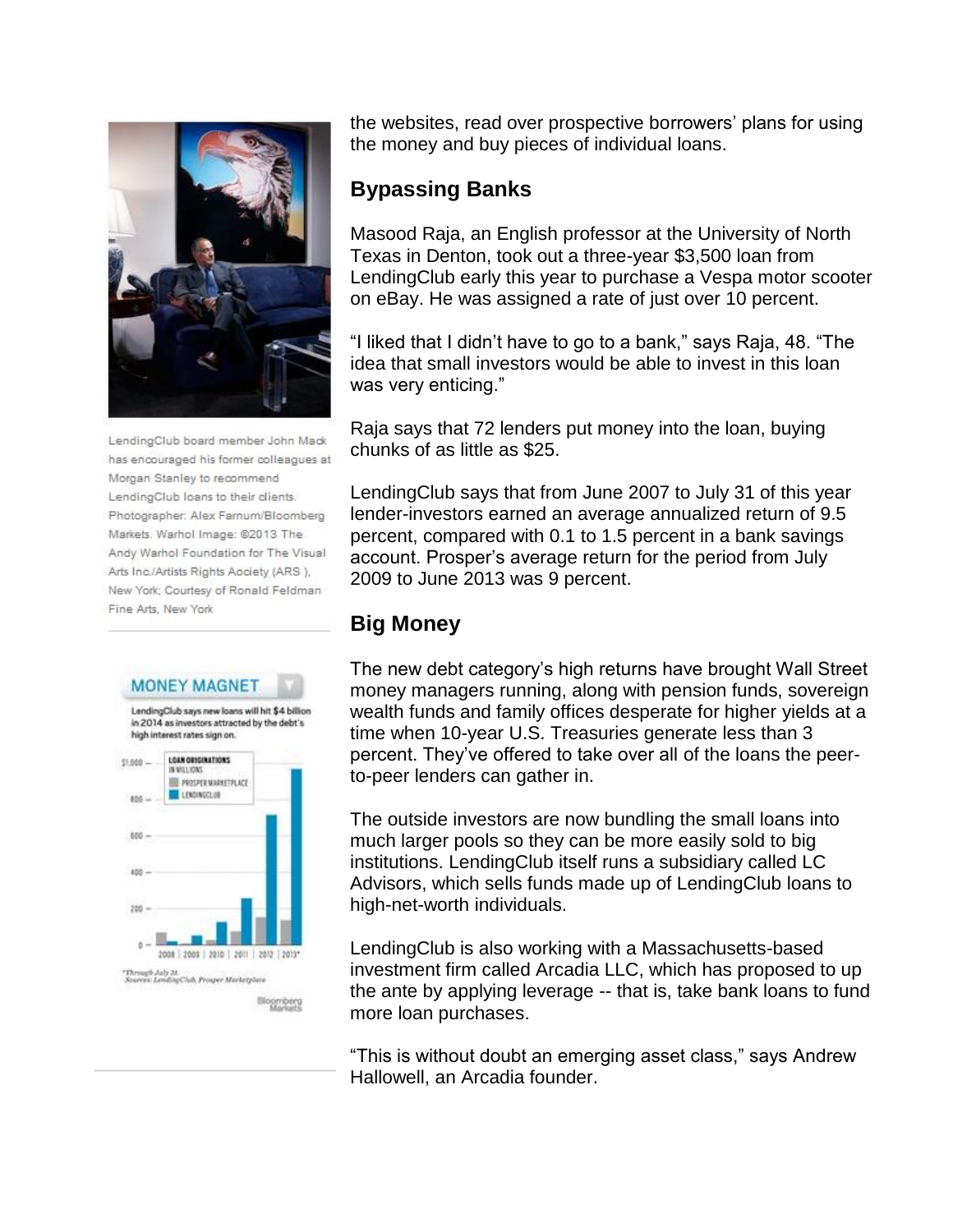#### **High Risk**

Peer-to-peer loans can be high risk. When they were first introduced, default rates topped 17 percent. The loans remain unrated because the asset class is still too new for Moody's Investors Service and Standard & Poor's to take notice.

"The big problem is the whole issue of credit risk," says Bert Ely, a banking consultant in Alexandria, Virginia. "To the extent the person putting up the money is relying on someone else to do the screening, you have to ask whether this is an appropriate investment for some."

Peer-to-peer lenders issue their loans through Salt Lake City-based WebBank. They're regulated by the U.S. Securities and Exchange Commission. Although LendingClub and Prosper recruit borrowers in more than 40 states, in at least 20 of them lender-investors are not allowed to be part of the process.

"If you are going to be a lender in this state, you have to be licensed," says Ed Novak, a spokesman for the Pennsylvania Department of Banking and Securities. That rule, he says, applies to both banks and individuals.

#### **Online Boom**

By 2016, peer-to-peer lenders in the U.S. will be originating \$20 billion in loans annually, according to Jason Jones, an organizer of the LendIt conference and partner at New Yorkbased Disruption Credit, an investment firm focused on online lending. That doesn't include online loan programs not available to retail investors, led by San Francisco-based Social Finance Inc., or SoFi, which may hand out as much as \$1 billion in education loans this year.

Brooklyn, New York-based CommonBond LLC is also in the student loan business, while Montreal-based IOU Financial Inc. (IOU) lends online to small businesses.

David Schuette, a 50-year-old network engineer in Lakewood, Colorado, took out a \$10,000 LendingClub loan this year to consolidate credit card debt, on some of which he was paying 30 percent interest. LendingClub approved a three-year loan at 9 percent.

"It's a great idea to have the little guys helping the little guys," Schuette says.

#### **Bank Credit Slumps**

The online lenders owe a debt of their own to the commercial banks, which have cut back on consumer lending. Americans had borrowed \$854 billion in open-ended or revolving debt, such as credit card loans, as of the end of June, a decline of almost \$170 billion over the July 2008 peak, according to Federal Reserve data.

"The banks are not interested in expanding their business, and they're bogged down from a regulatory standpoint," SoFi CEO Mike Cagney says.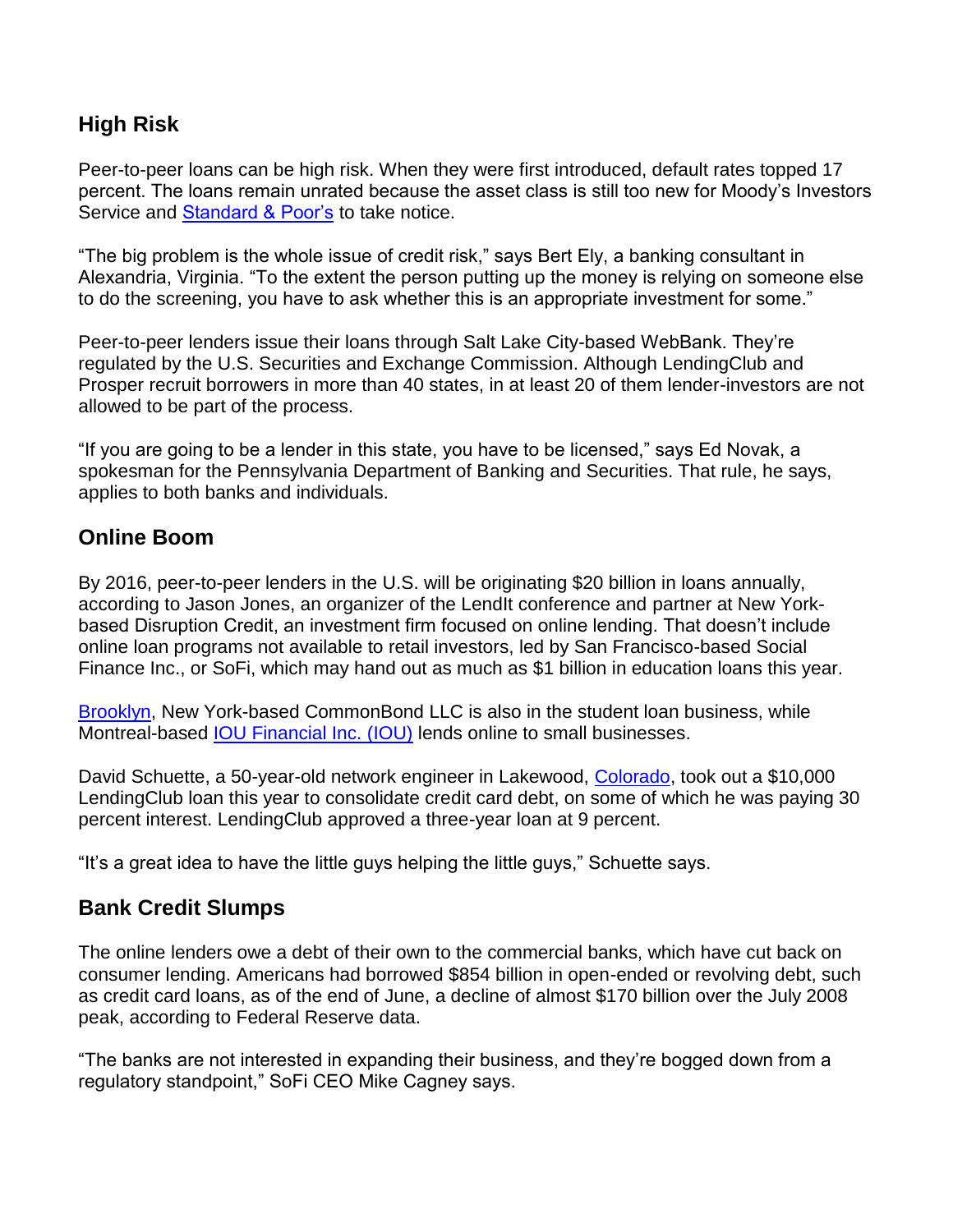Prosper Marketplace, founded in 2005 by Silicon Valley entrepreneur Chris Larsen, was the first U.S. peer-to-peer lender. Laplanche started up LendingClub a year later.

Larsen's notion was to create an enterprise in which individual borrowers and lenders could negotiate loans, take the risk and keep the profits. His business was just beginning to take off when, in October 2008, under pressure from the SEC, he voluntarily shut down.

A cease-and-desist order followed a month later, alleging that Larsen was selling unregistered securities -- meaning the online loans retail investors were buying. Larsen suspended operations for nine months while he made his company SEC compliant. He left the firm in March 2012.

#### **SEC Action**

LendingClub had anticipated SEC action and had been working with the agency since April 2008, when it stopped taking money from retail investors. Six months later, it restarted as an SEC-registered company. To gain that registration, it agreed to automatically file with the federal agency every loan it made as a separate security.

Prosper mimicked LendingClub's process to gain compliance, yet it wasn't until July 2009 that its registration was completed. In addition to filing every loan, both companies report quarterly and annual results, as though they were publicly traded.

"We have a regulatory reporting burden that's unlike just about any private company in existence," says Jeff Crowe, a LendingClub board member and partner at Palo Alto, Californiabased Norwest Venture Partners.

#### **Class-Action Suit**

LendingClub used the time it gained in the battle with the SEC to jet past Prosper, which made \$153 million in loans in 2012 compared with LendingClub's \$718 million.

Prosper was also hampered by a class-action lawsuit, filed in San Francisco Superior Court days after the SEC cease-and-desist order by a group of disgruntled Prosper investors. The suit alleged that because Prosper was selling securities illegally, lenders who had lost money were entitled to be compensated.

The suit was settled on July 19, with Prosper agreeing to pay \$10 million over a period of years to the plaintiff class. The company settled without admitting liability or wrongdoing.

Prosper and LendingClub now thoroughly check the credit history of all applicants, they say. Borrowers accepted by LendingClub as of early July had an average credit rating score of 704 out of 850.

Prosper's annualized default rate for July of this year was 5.8 percent, down from 12.3 percent three years earlier. LendingClub's aggregate rate of defaults and charge-offs dropped to 2.5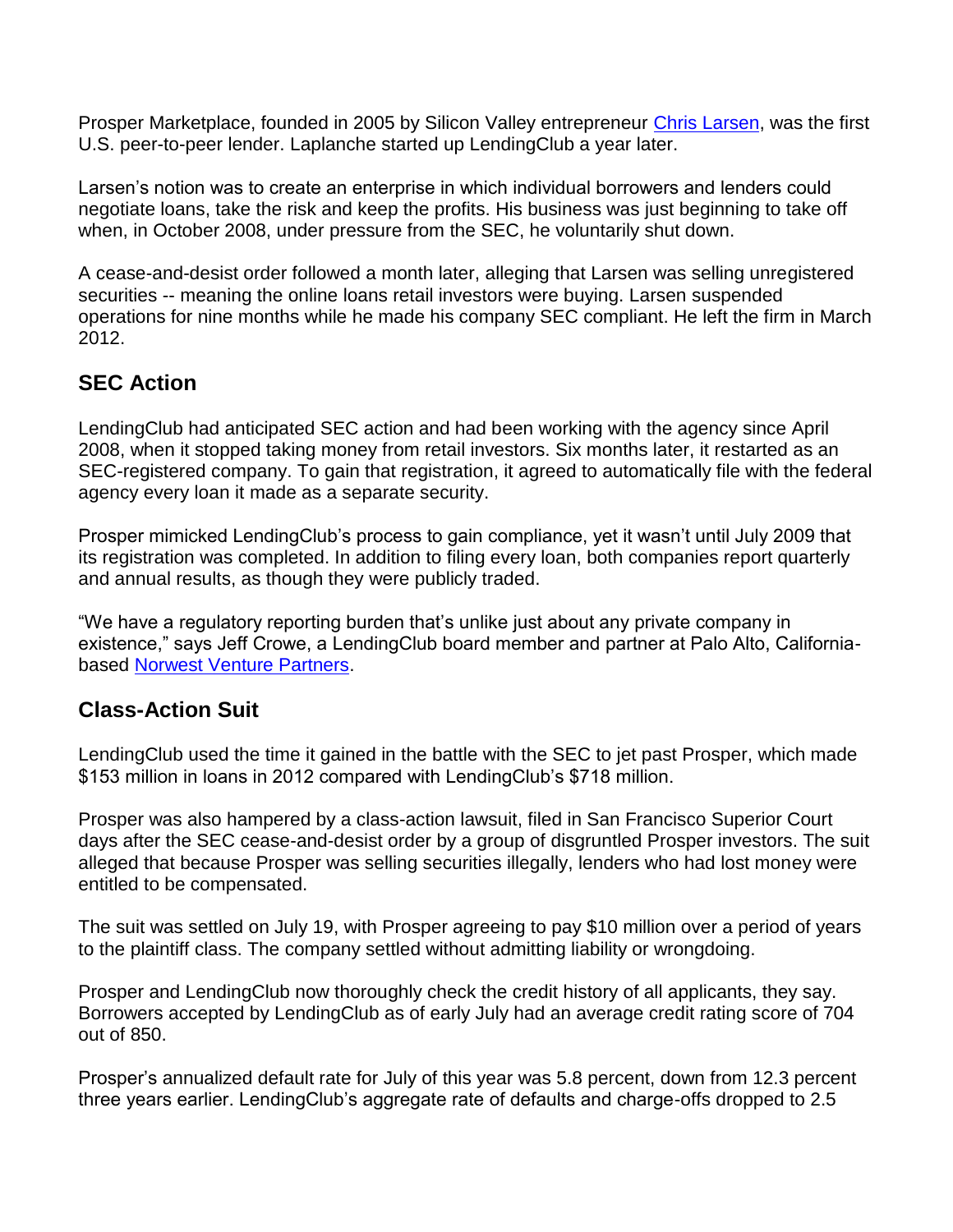percent at the end of the first quarter of this year from 6.7 percent at the end of 2009.

#### **Revenue, Profits**

LendingClub recorded \$20.8 million in revenue in the second quarter and profit of \$1.7 million. Prosper lost \$5.7 million, not including the \$10 million legal settlement.

The influx of institutional interest has changed the game.

Hallowell, of Arcadia, has a five-person team in Burlington, Massachusetts, recruiting institutional investors for LendingClub loans through an entity called Cirrix Capital LP. Cirrix is developing quantitative models to determine how the loans will perform in a variety of economic scenarios. Hallowell says **Santa Clara**, California-based Silicon Valley Bank has agreed to lend Cirrix approximately three times the amount of the capital it raises from investors to buy more LendingClub loans. The bank's rate: about 4.5 percent.

Prosper has also been pursuing institutional investors since a new management team took over in January. The firm's board brought in Stephan and Aaron Vermut, a father-son tandem, as CEO and president. They previously ran Merlin Securities LLC, a prime brokerage acquired last year by San Francisco-based Wells Fargo & Co.

#### **Sequoia Invests**

The Vermuts brought with them \$20 million of fresh equity for Prosper, with venture firm Sequoia Capital, known for early investments in Apple Inc. and Google, leading the financing.

After the Vermuts arrived, monthly loan originations tripled to \$30.3 million in July from less than \$10 million in February.

"We created awareness by selling our business, leaving Wells Fargo and coming here," Aaron Vermut, 40, says in the company's new 15th-floor office overlooking downtown San Francisco. "So you've got a bunch of Wall Street guys now in the p-to-p business. That's generated attention, and people said, 'Look, this thing's for real.'"

#### **Institutional Limits**

Laplanche, a former French sailing champion whose 73-foot (22-meter) trimaran, "LendingClub," won the Transpacific Yacht Race in July, is wary of the flood of institutional clients. To maintain a diversified investor base, he says that no single investor -- aside from LendingClub's own LC Advisors funds -- will control more than 5 percent of the loans and that levered deals will fund no more than 15 percent of them.

"We're trying to build a business for the long run that's very sustainable and can grow through different credit rate environments," he says. "We're putting constraints on individual managers, on our own funds and on any large source of capital."